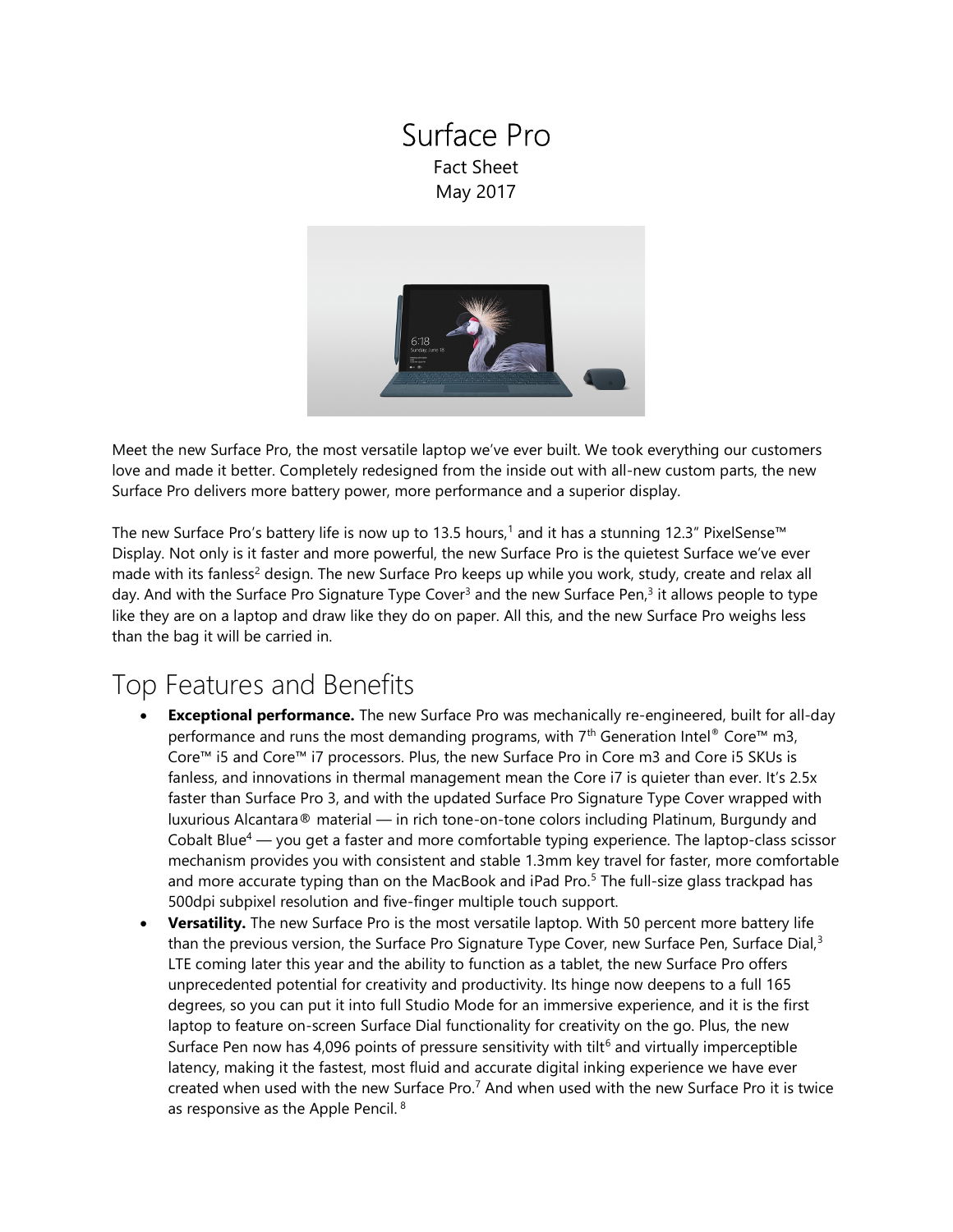- The best of Microsoft hardware and software. The new Surface Pro ships with Windows 10 Creators Update and is fully compatible with the programs you need to be productive. Optimized for Windows Hello, Skype<sup>9</sup> and Microsoft Office 365<sup>3</sup> with new inking features in Word, Excel and PowerPoint coming first to Windows touch-enabled devices and designed to work best with the new Surface Pen on Surface Pro. Now you can work, connect and create even more in the most widely used productivity suite.
- Beautiful design. The new Surface Pro has the beautiful design aesthetic for which Surface devices are recognized. It has a full Intel® Core™ U processor and full-size USB port, and is still only 8.5 mm thin and our lightest Surface yet. The new Surface Pro features a color-calibrated, high-resolution 12.3" PixelSense™ Display with 267 PPI and a great 3:2 aspect ratio, updated for fast color profile switching. The updated design has clean lines and rounded edges, giving it a soft and comfortable feel.

| Operating<br>System   | Windows 10<br>Microsoft Office 30-day trial                                                                                                                                                                                                                                                                                                                                                                                                                                                          |
|-----------------------|------------------------------------------------------------------------------------------------------------------------------------------------------------------------------------------------------------------------------------------------------------------------------------------------------------------------------------------------------------------------------------------------------------------------------------------------------------------------------------------------------|
| Exterior              | Dimensions: 11.50" x 7.9" x 0.33" (292 mm x 201 mm x 8.5 mm)<br>7 <sup>th</sup> Generation Intel® Core™ m3 weight: 1.69 lbs. (768 g)<br>7 <sup>th</sup> Generation Intel® Core™ i5 weight: 1.70 lbs. (770 g)<br>7 <sup>th</sup> Generation Intel® Core™ i7 weight: 1.73 lbs. (784 q)<br>Mechanical features: Magnesium body, kickstand with full-friction multi-<br>position hinge to 165 degrees, magnetic attach for keyboard fold stability<br>Color: Platinum<br>Physical buttons: volume, power |
| Display               | Screen: 12.3" PixelSense™ Display<br>Resolution: 2736 x 1824 (267 PPI)<br>Aspect Ratio: 3:2<br>Touch: 10 point multi-touch                                                                                                                                                                                                                                                                                                                                                                           |
| Processor             | 7th Generation Intel® Core™ m3 7Y30<br>7th Generation Intel® Core™ i5-7300U<br>7th Generation Intel® Core™ i7-7660U                                                                                                                                                                                                                                                                                                                                                                                  |
| Graphics              | Intel <sup>®</sup> HD Graphics 615 (m3)<br>Intel <sup>®</sup> HD Graphics 620 (i5)<br>Intel® Iris™ Plus Graphics 640 (i7)                                                                                                                                                                                                                                                                                                                                                                            |
| Memory                | 4GB/8GB/16GB RAM 1866Mhz LPDDR3                                                                                                                                                                                                                                                                                                                                                                                                                                                                      |
| Storage <sup>10</sup> | Solid state drive (SSD) 128/256/512GB or 1TB PCIe NVMe                                                                                                                                                                                                                                                                                                                                                                                                                                               |
| Security              | TPM 2.0 chip for enterprise security<br>Enterprise-grade protection with Windows Hello face sign-in                                                                                                                                                                                                                                                                                                                                                                                                  |
| <b>Network</b>        | Wi-Fi: IEEE 802.11 a/b/g/n/ac compatible, Bluetooth Wireless 4.1 technology                                                                                                                                                                                                                                                                                                                                                                                                                          |
| Battery               | Up to 13.5 hours of battery life <sup>1</sup>                                                                                                                                                                                                                                                                                                                                                                                                                                                        |

# Technical Specifications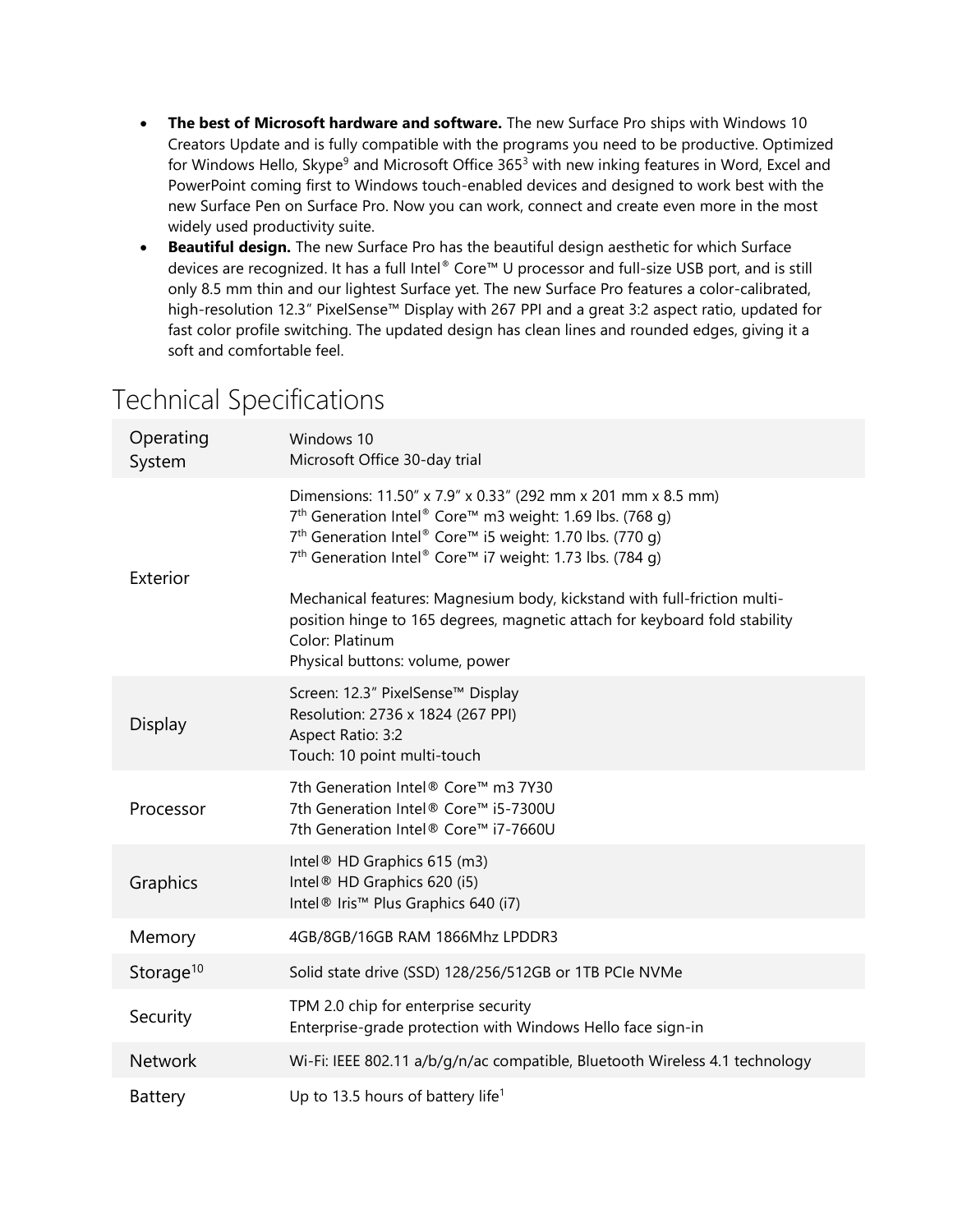| Cameras,<br>Video and<br>Audio | Windows Hello face sign-in camera (front-facing)<br>5.0MP front-facing camera with 1080p HD video<br>8.0MP rear-facing autofocus camera with 1080p HD video<br>Dual microphones<br>Stereo speakers with Dolby® Audio™ Premium |
|--------------------------------|-------------------------------------------------------------------------------------------------------------------------------------------------------------------------------------------------------------------------------|
| Ports                          | Full-size USB 3.0<br>microSDXC card reader<br>Surface Connect™<br>3.5mm headphone jack<br>Mini DisplayPort<br>Cover port                                                                                                      |
| Sensors                        | Ambient light sensor<br>Accelerometer<br>Gyroscope                                                                                                                                                                            |
| Power<br>Supply                | 24W power supply (Intel® Core™ m3)<br>44W power supply with USB charging port (Intel® Core™ i5 and Core™ i7)                                                                                                                  |
| In the Box                     | Surface Pro<br>Power supply<br>Quick Start Guide<br>Safety and warranty documents                                                                                                                                             |
| Warranty                       | One-year limited hardware warranty <sup>11</sup>                                                                                                                                                                              |

 $1$ Up to 13.5 hours for video playback. Testing conducted by Microsoft in April 2017 using preproduction Intel Core i5, 256GB, 8GB RAM device. Testing consisted of full battery discharge during video playback. All settings were default except Wi-Fi was associated with a network and Auto-Brightness disabled. Battery life varies significantly with settings, usage and other factors.

2 Intel Core m3 and i5 SKUs

<sup>3</sup> Sold separately

<sup>4</sup>Colors vary by market

<sup>5</sup> U.S. study commissioned by Microsoft, 100 participants, April 2017, actual percent at +/- 0.7% (accuracy) and +/-3.6% (faster, comfort) at 95 percent confidence level.

<sup>6</sup> Surface Pen tilt functionality is currently available with the new Surface Pro.

<sup>7</sup>Only OS-based computer digital ink system to directly connect display to pen controller, reducing ink latency.

<sup>8</sup> Microsoft Test Lab, test of average ink latency, April 2017. iPad Pro 12.9" with iPad Pencil

<sup>9</sup> Microsoft Skype for Business certified

<sup>10</sup> System software uses significant storage space. Available storage is subject to change based on system software updates and apps usage. 1 GB = 1 billion bytes. See Surface.com/Storage for more details.

<sup>11</sup> U.S. only; varies by market

### Contact Information

#### For more information, press only:

Microsoft Media Relations, WE Communications, (425) 638-7777, rrt@we-worldwide.com

#### For more product information and images:

Visit the Surface Newsroom at http://www.microsoft.com/en-us/news/presskits/surface.